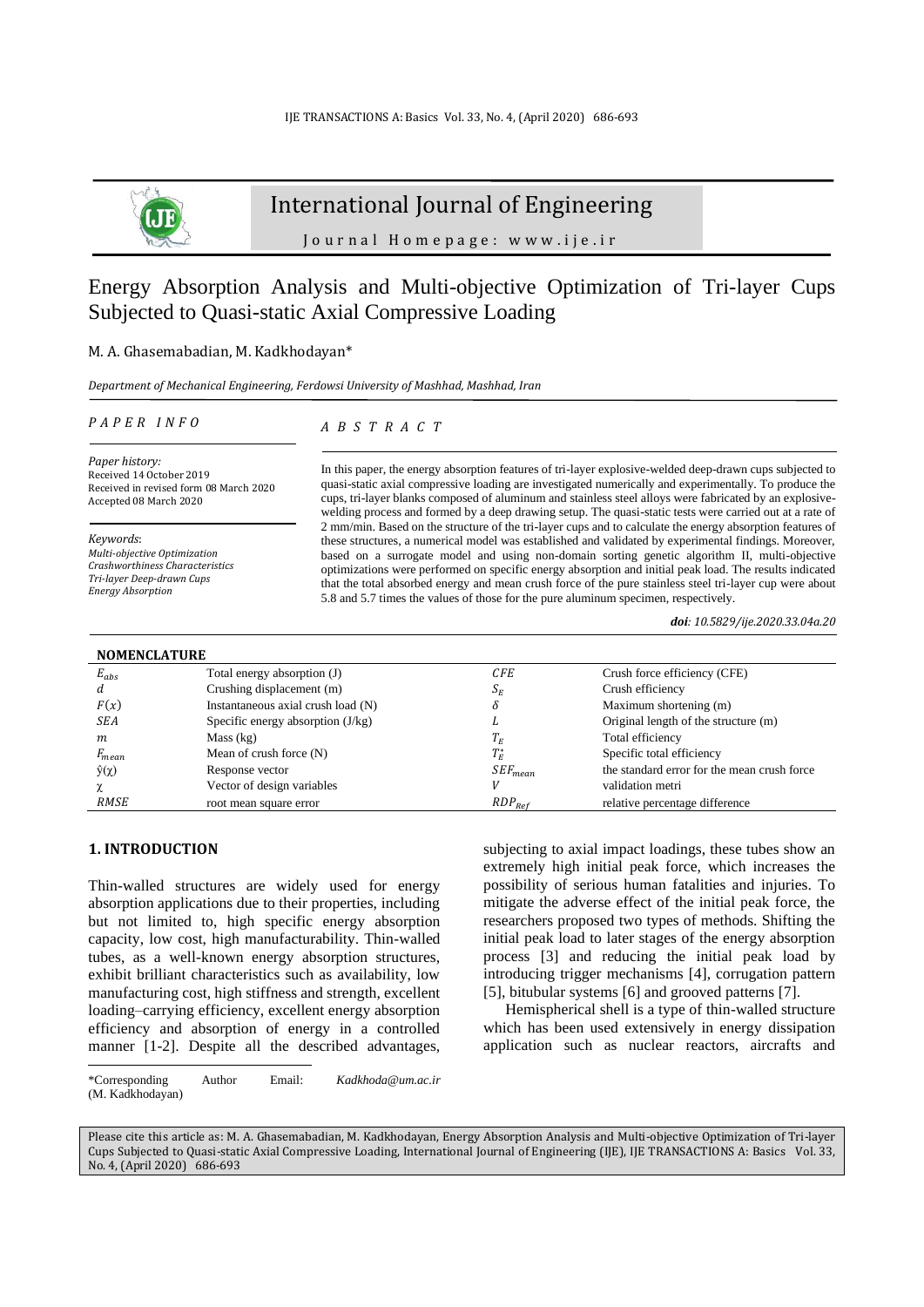spacecraft owing to their lower initial peak load and excellent energy-dissipating capacity [8].

Utilizing the low initial peak load of hemispherical thin-walled shells and the superior energy absorption properties of thin-walled tubes encouraged the researchers to study the energy absorption behavior of combined shells. Tsukamoto [9] studied the impact compressive behavior of cups with multi-layered graded structures and reported that the six-layer cups possessed high energy absorption capabilities. The mechanical behavior of combined shells subjected to dynamic and quasi-static axial loadings, was investigated by Tasdemirci et al. [10]. They showed that an increase in the thickness of the cup increased the mean crash force and the specific energy absorption. Lastly, Ghasemabadian et al. [11] considered crashworthiness characteristics to study the effect of material and geometric factors on the energy absorption behavior of bi- and single-layer cups under quasi-static axial compressive loads, experimentally. Based on their results, the layering sequence had an important influence on the energy absorption features so that cups with a stainless steel outer layer exhibited mean crush force 14% more than that of structures with the aluminum outer layer.

From the literature survey summarized above, it is evident that the researches have rarely concentrated on the energy absorption response of tri-layer cup structures. Additionally, information on the energy absorption features of such unique energy dissipation structures is very circumscribed. Correspondingly, the focus of this paper is to assess the energy absorption characteristics of tri-layer cups when subjected to quasi-static axial compressive loading. Optimization of specific energy absorption and the initial peak load of tri-layer cups, based on their thickness gradient parameter is also the original contribution from this investigation and presented within this manuscript.

## **2. MATERIALS AND METHODS**

**2. 1. Materials and Preparation Process** In this study, commercially available 304L stainless steel and 1050 aluminum plates with nominal thicknesses of 1 mm and 0.5 mm and dimensions of  $0.75*1$  m<sup>2</sup> were used. The explosive welding process was utilized to fabricate the multi-layer plates. The circular blanks of 140 mm diameter were cut by a laser machine technique and formed to the cup shape at a punch speed of 540 mm/min using a 60-ton hydraulic press and a die/punch/ blankholder set (which has been developed by the co-authors  $[12]$ ) as shown in Figure 1(a). The features of the deep drawing apparatus are summarized in Table 1. The cup geometric schematic is shown in Figure 1(b).

**2. 2. Quasi-Static Axial Compression Testing** The quasi-static axial compression tests were performed to study the energy absorption features of tri-layer deepdrawn cups. All experimental tests were conducted using a Universal Testing Machine made by the Zwick Company with a load cell having a capacity of 250 kN. During the crushing testing process, the specimens were deformed between the upper moving and lower stationary crossheads at a rate of 2 mm/min, and no further fixturing was utilized for holding the specimen.

**2.3. Numerical Modeling** To better understand the deformation behavior that leads to energy absorption and to find the optimal geometry parameters of tri-layer cups made of stainless steel and aluminum, the deep drawing process and springback phenomenon as well as the quasistatic compression were modeled using ABAQUS/Explicit. According to observed minor wrinkle imperfections in the blank after deep drawing process, the simulations were considered in full geometry. The deep drawing model consisted of die, blank holder, blank, and punch, as illustrated in Figure  $2(a)$ . The die, the punch, and the blank holder were considered as rigid bodies by 4-node 3-D elements type R3D4, while the tri-layer blank was modeled using the element type C3D8R. Moreover, a "Surface-to-Surface" contact definition was established between the layers.



**Figure 1.** a) The 60-ton hydraulic press and die set, b) Schematic view of cup geometry

| <b>TABLE 1.</b> Dimensions of deep drawing die set parts |  |  |  |  |  |
|----------------------------------------------------------|--|--|--|--|--|
|----------------------------------------------------------|--|--|--|--|--|

| Part         | <b>Dimension</b>                                  | Value (mm) |
|--------------|---------------------------------------------------|------------|
| Die          | Inner/outer diameter                              | 70/153     |
|              | Corner radius                                     | 10         |
|              | Diameter<br>Corner radius<br>Inner/outer diameter | 65         |
| Punch        |                                                   | 10         |
| Blank-holder |                                                   | 67/167     |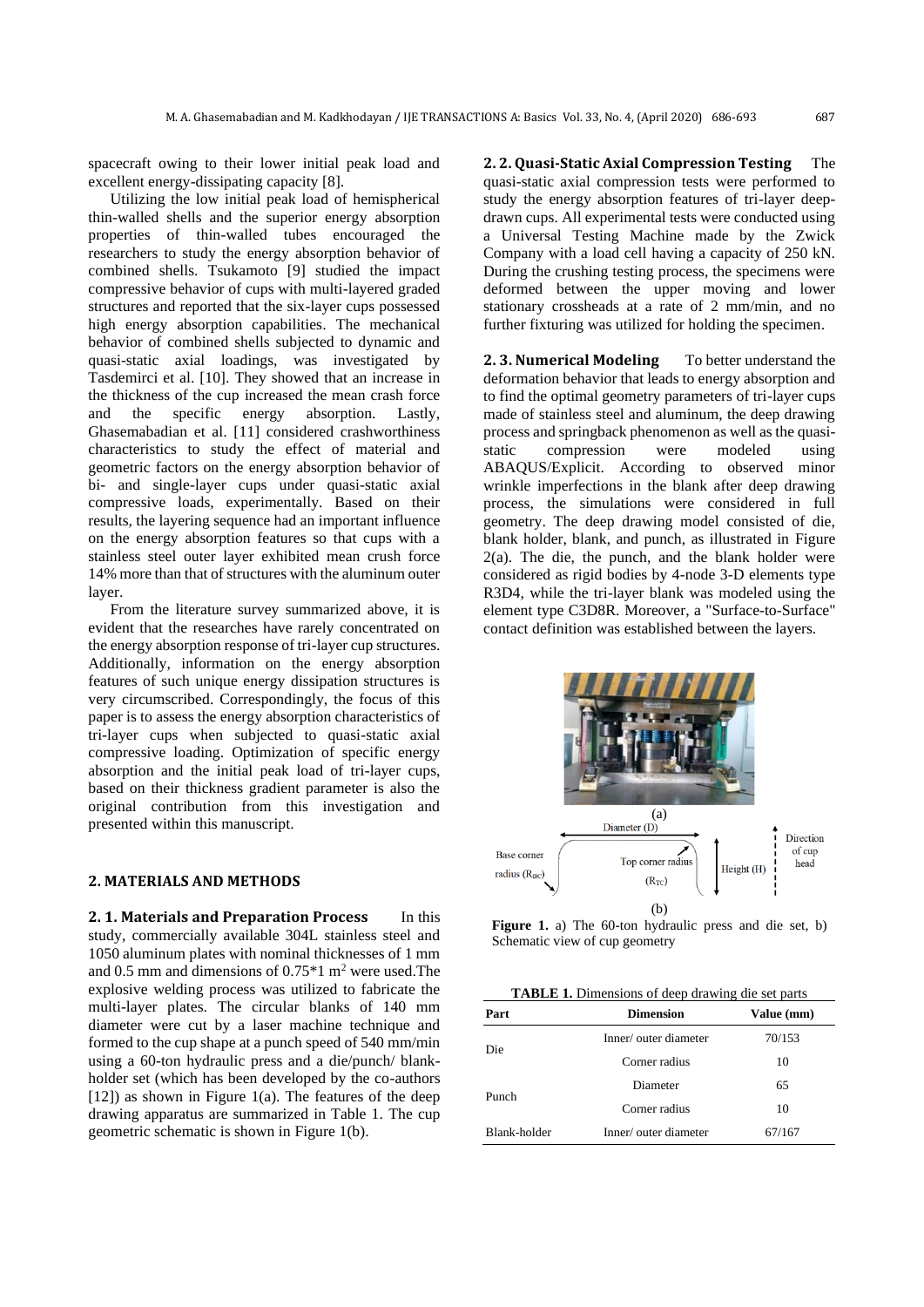Since the spring-back phenomenon and its residual strain and stress fields affect the accuracy of forming parts and accordingly, the quasi-static axial compression results, it is essential to predict the spring-back in the numerical modeling.

Hence, based on the state of stress and strain distribution results, the predefined field option in ABAQUS/Explicit was applied to map these fields in the quasi-static compression model. In order to observe this phenomenon caused by the deep drawing outputs, all the remaining loads, boundary conditions, and interactions of the previous simulation were eliminated and changed to new appropriate ones in the spring-back modeling.

As shown in Figure 2(b), three parts were considered in the FE model of quasi-static axial compression: the rigid bottom plate as the base, the rigid top plate as the



**Figure 2.** Finite element model a) Deep drawing, b) Crushing



**Figure 3.** True stress-strain response (a) 1050 Aluminum (b) 304L stainless steel

moving plate, and the cup, which was input from the spring-back model. Furthermore, based on the mesh sensitivity study, the optimal element size of 2 mm was determined. In all models, general contact was set with the friction coefficient value of 0.3, which was obtained in previous experimental studies [10]. The contact type of "Node-to-Surface" was established between the cup edge and the base plate. The true stress-strain responses of 1050 aluminum and 304L stainless steel are represented in Figure 3.

**2. 4. Specimen Grouping Information** In the current study, the modeled specimens were organized into eight types. This classification is a result of the layer order. Table 2 presents the detailed specimen grouping information, geometry dimensions, and material properties of the tri-layer cups. Each cup identified by three letters separated by forward slash  $($ ) as "S" is for stainless steel and "A" for aluminum. Moreover, from left to right, the letters illustrate the inner, middle, and outer layers, respectively. Moreover, all of the layers were considered to have 0.5 mm thickness.

**2. 5. Multi-objective Optimization Methodology** It is expected that a thin-walled energy absorber, such as a combined geometry shell, absorbs as much crash energy per unit mass as possible. Furthermore, as previously indicated [11], the initial peak load (*IPL*) is a critical load that may lead to death or severe irrecoverable injuries of occupants and should be reduced as much as possible. Hence, in the current study, maximizing specific energy absorption (*SEA*) and minimizing the initial peak load were considered as the optimization objectives.

Furthermore, two symmetric tri-layer cups, namely A/S/A and S/A/S cups having a total thickness of 1.5 mm, were considered to be optimized. The gradient parameter of κ was considered as the design parameter and defined as the ratio of the thickness of the middle layer to the total

**TABLE 2.** Geometric parameters and specifications of the specimens

| <b>Type</b> | Inner          | <b>Middle</b> | <b>Outer</b> | D    | н  | $R_{TC}$ | $R_{BC}$ |
|-------------|----------------|---------------|--------------|------|----|----------|----------|
|             | laver          | layer         | layer        | (mm) |    |          |          |
| S/S/S       | St             | St            | St           | 65   | 27 | 10       | 10       |
| S/S/A       | St             | St            | Al           | 65   | 27 | 10       | 10       |
| S/A/S       | St             | Al            | St           | 65   | 27 | 10       | 10       |
| A/S/S       | Al             | St            | St           | 65   | 27 | 10       | 10       |
| S/A/A       | St             | Al            | A1           | 65   | 27 | 10       | 10       |
| A/S/A       | A <sub>1</sub> | St            | A1           | 65   | 27 | 10       | 10       |
| A/A/S       | A1             | Al            | St           | 65   | 27 | 10       | 10       |
| A/A/A       | Al             | Al            | Al           | 65   | 27 | 10       | 10       |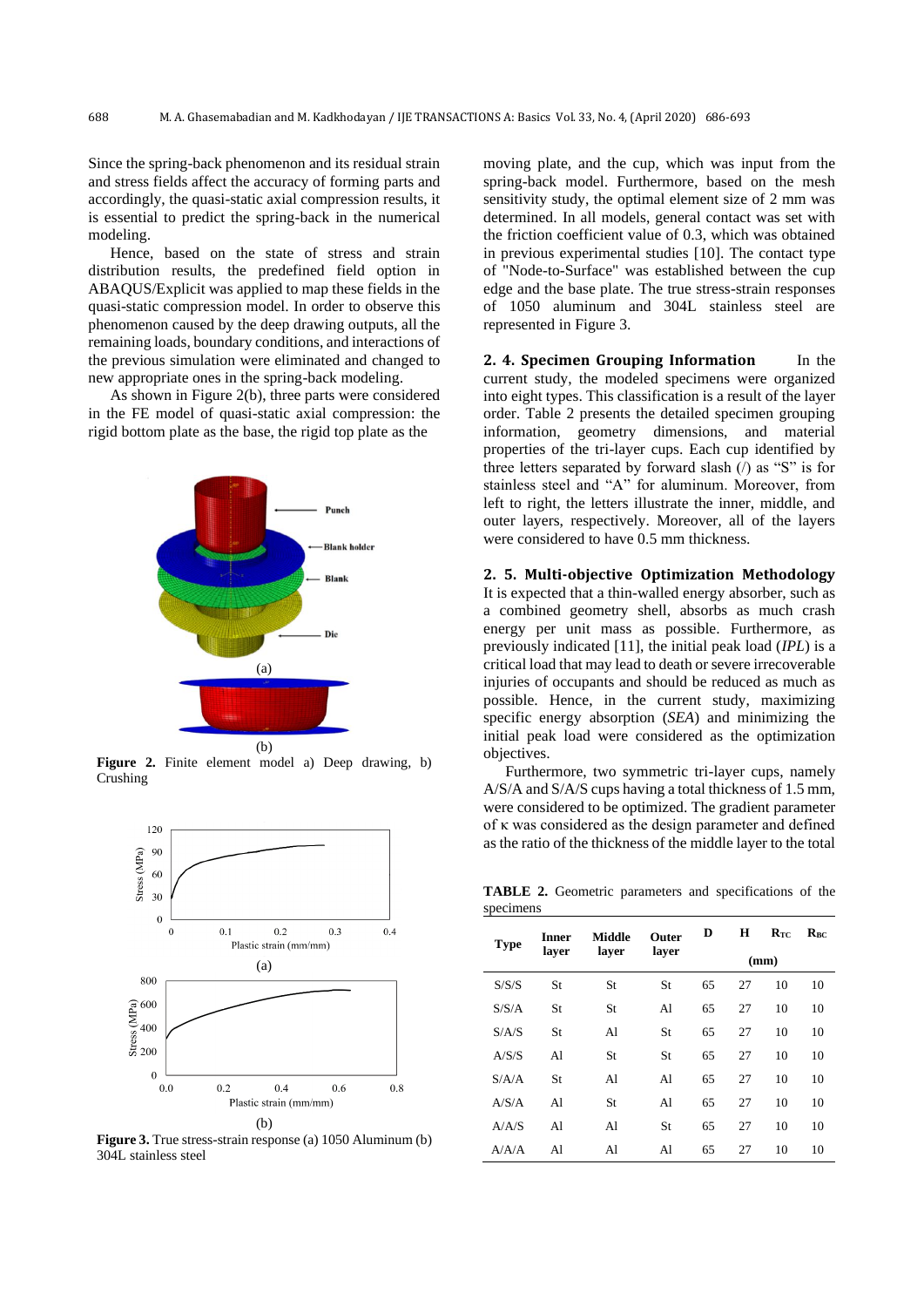thickness of the tri-layer cup, namely 1.5 mm, and was selected between 0.1 and 0.9. For example,  $\kappa$ =0.5 for the cup of A/S/A means that the thickness of the stainless steel layer is 0.75 mm while, the thicknesses of aluminum layers (inner and outer layers) are 0.375 mm. The deterministic multi-objective optimization problems are formulated mathematically as Equation (1):

$$
\begin{cases} \max\{SEA, -IPL\} \\ \text{s.t. } 0.1 \le \kappa \le 0.9 \end{cases} \tag{1}
$$

To calculate optimal states of the design, it is required to introduce a mathematical formulation to optimization techniques. In this study, the polynomial response surface method (PRSM) [13] was used to obtain mathematical expressions for optimization objectives, namely, *SEA* and *IPL*. In this method, an approximation  $\hat{y}(y)$  to the structural responses is considered in terms of the simple basis functions in the form of Equation (2):

$$
\hat{\mathbf{y}}(\mathbf{x}) = \sum_{j=0}^{n} a_j \varphi_j(\mathbf{x})
$$
\n(2)

where  $\hat{y}$  is the response vector found by numerical simulation,  $\chi$  is the vector of design variables, and n is the order of polynomial function  $\varphi_i(\chi)$ . In the matrix form, Equation (2) may be expressed as Equation (3):

$$
\hat{Y} = A\Phi
$$
 (3)

where the vector of unknown coefficients A is solved using the method of least squares as Equation (4):

$$
\mathbf{A} = (\Phi^T \Phi)^{-1} (\Phi^T \mathbf{y}) \tag{4}
$$

**2. 6. Structural Crashworthiness Criteria** To study the crashworthiness performance of energy absorbers, many different criteria have been adopted, of which the following listed criteria are widely used:

Total energy absorption  $(E_{abs})$  expressed by the Equation (5):

$$
E_{abs} = \int_0^d F(x) dx \tag{5}
$$

where *d* denotes the crushing displacement, and  $F(x)$  is the instantaneous axial crush load at a distance *x* in the axial direction. Moreover, specific energy absorption is computed as the total energy absorption by the unit mass of the structure:

$$
SEA = \frac{E_{abs}}{m} \tag{6}
$$

Mean crush force  $(F_{mean})$  is defined as the ratio of total absorbed energy to the total deformation  $\delta$ :

$$
F_{mean} = \frac{E_{abs}}{\delta} \tag{7}
$$

Crush force efficiency (*CFE*) is expressed as the ratio of mean crush force to peak crush force as:

$$
CFE = \frac{F_{mean}}{F_{max}}\tag{8}
$$

The crush efficiency is obtained by the division of the maximum shortening to the original length of the structure as

$$
S_E = \frac{\delta}{L} \tag{9}
$$

Total efficiency is defined as the product of crush efficiency and the crush force efficiency as [14]

$$
T_E = (S_E) \cdot (CFE) \tag{10}
$$

Specific total efficiency  $(T_E^*)$ , as the most comprehensive criterion is defined as the Equation (11):

$$
T_E^* = \frac{T_E}{m} = \frac{S_E F_{mean}}{m F_{max}}
$$
(11)

#### **3. RESULTS AND DISCUSSION**

**3. 1. Model Validation Assessment** To ensure that the presented FE modeling of the cups under quasistatic axial compression is sufficiently accurate, comparative studies were performed between the numerical modeling findings and the obtained experimental data. Hence, a modeled tri-layer cup with the order layer of S/A/A was compared to a two-layer explosive welded cup, which the inner layer made of stainless steel with the thickness of 0.5 mm and the outer layer made of aluminum with the thickness of 1 mm. To this end, firstly, the standard error for the mean crush force is expressed in Equation (12)

$$
SEF_{mean} = \frac{(F_{mean})_N - (F_{mean})_E}{(F_{mean})_E} * 100\%
$$
\n(12)

where the subscripts *N* and *E* represent the numerical and experimental values, respectively. Additionally, Oberkampf and Trucano [15] proposed the validation metric *V* as mentioned in Equation (13)

$$
V = 1 - \frac{1}{L} \int_0^L \tanh\left(\left|\frac{N_{result}(\delta) - E_{result}(\delta)}{E_{result}(\delta)}\right|\right) d\delta \tag{13}
$$

Moreover, the relative error is calculated as presented in Equation (14)

$$
Error = \frac{1}{L} \int_0^L \left| \frac{N_{result}(\delta) - E_{result}(\delta)}{E_{result}(\delta)} \right| d\delta \tag{14}
$$

The results are compared in Table 3. The results show that the values of validation metric and  $SEF_{mean}$  are 80.73 and 8.84%, respectively. Moreover, Figure 4 compares the FE and experimental results of the force/displacement responses of specimen S/A/A. It is observed that the FE findings are generally, in both qualitative and quantitative assessments, adequate in predicting experimental results. The F/D response illustrates that the initial peak force is predicted by the numerical model with a variation of 5%. Finally, the bottom views of deformed S/A/A cup from both FE modeling predictions and experimental testing are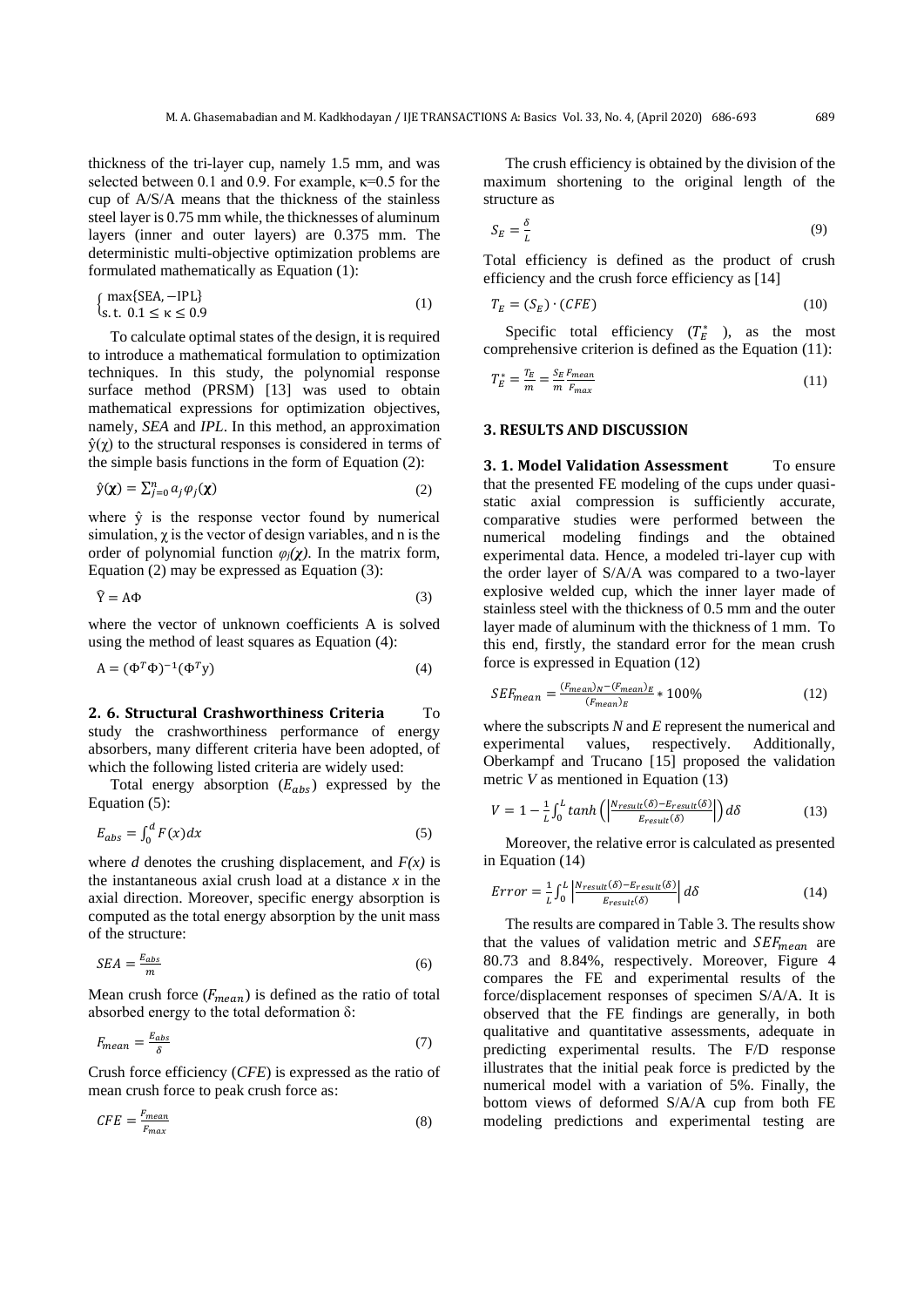presented in Figure 5. It is seen that the experimentally deformed cup is in good similarity to the FE results.

**3. 2. Parametric Study on Energy Absorption Characteristics** In this section, based on the numerical findings, the effect of layer ordering on the energy absorption performances of tri-layer cups is discussed. The calculated energy absorption characteristics are listed in Table 4. The table was divided into three main comparisons: In the first one, the tri-layer cups made of one material were considered. In the second comparison the tri-layer cups made of one aluminum layer and two stainless steel layers were studied and in the last comparison, the cups made of one stainless steel layer and two aluminum layers were investigated. For each comparison, the shaded row is considered as the reference one within that comparison, and the parametric investigations are carried out accordingly. Furthermore, the presented relative percentage difference values (*RDP*), taking observations from the reference specimens, are calculated as presented in Equation (15), where R and P are the reference and the specimen observation values, respectively:

$$
RDP_{Ref} = \frac{(P - R)}{R} \cdot 100\%
$$
\n(15)

**TABLE 3.** FE model validation assessment by Equations 12 to 14



**Figure 4.** Force/displacement response of the cup of S/A/A



**Figure 5.** Comparison between bottom views of deformed S/A/A cup resulted in the experimental process and numerical modeling

**TABLE 4.** Numerical results of energy absorption characteristics of the tri-layer cups under quasi-static axial compression.

|       |      |                              |  |                                                             | $T_E^*$                                                                                                                                                                                                                                     |
|-------|------|------------------------------|--|-------------------------------------------------------------|---------------------------------------------------------------------------------------------------------------------------------------------------------------------------------------------------------------------------------------------|
|       |      | 18.28                        |  | 0.417                                                       | 4.98                                                                                                                                                                                                                                        |
| 264.8 | 24.2 | 9.19                         |  |                                                             | 14.09                                                                                                                                                                                                                                       |
|       |      | 20.25                        |  |                                                             | 7.13                                                                                                                                                                                                                                        |
| 949.7 | 88.3 | 14.35                        |  |                                                             | 6.02                                                                                                                                                                                                                                        |
| 777.4 | 71.3 | 12.02                        |  |                                                             | 6.24                                                                                                                                                                                                                                        |
| 572.3 | 40.5 | 12.15                        |  | 0.524                                                       | 11.12                                                                                                                                                                                                                                       |
| 772.4 | 69.9 | 16.16                        |  | 0.409                                                       | 8.56                                                                                                                                                                                                                                        |
| 487.8 | 47.8 | 10.51                        |  |                                                             | 8.14                                                                                                                                                                                                                                        |
|       |      | 1529.7 135.8<br>1324.4 105.1 |  | 75.62 0.749 0.557<br>27.92 0.759 0.690<br>37.90 0.755 0.542 | $E_{abs}$ (J) $\frac{F_{peak}}{(kN)}$ $SEA(\frac{kJ}{kg})$ $\frac{F_{mean}}{(kN)}$ $S_E$ $CFE$ $T_E$<br>13.18 0.744 0.545 0.406<br>65.21 0.752 0.620 0.467<br>47.88 0.735 0.542 0.398<br>39.71 0.725 0.557 0.404<br>25.16 0.718 0.526 0.378 |

**3. 2. 1. Pure Tri-Layer Cup** Energy absorption characteristics of tri-layer cups composed of one material, namely stainless steel as reference (S/S/S) and aluminum (A/A/A), are listed in Table 4. As illustrated in the table, the peak load of S/S/S specimen was observed to be approximately 5.6 times that of the A/A/A sample. Moreover, total absorbed energy and mean crush force of the pure stainless steel cup were about 5.8 and 5.7 times the values of those for the pure aluminum specimen, respectively. However, the density and consequently, the mass of stainless steel roughly three times more than those of aluminum. Hence, the absorbed energy per unit mass of S/S/S was about two times that of the aluminum specimen. Finally, the specific total efficiency of A/A/A was approximately 2.8 times that of S/S/S sample. According to the nature of specific total efficiency, it can be concluded that the pure tri-layer cup made of aluminum, is more effective in energy absorption applications than the pure stainless steel one.

**3. 2. 2. Tri-Layer Cups With One Aluminum Layer**

Energy absorption characteristics of tri-layer cups with one aluminum layer are listed in Table 4 and the cup with the aluminum layer as the middle layer namely, S/A/S is considered as the reference cup. Altering the layer ordering from S/A/S to S/S/A led to decrease in total energy absorption and specific energy absorption of approximately 41% and 40%, respectively while for A/S/S the changing resulted in a reduction of 28% and 29%, respectively. Moreover, changing the aluminum layer position from the middle layer to the outer layer decreased the mean crush force and peak crush force approximately of 39% and 32%, while the A/S/S cup experienced the  $F_{mean}$  and  $F_{max}$  of 26% and 16% less than those of reference cup, respectively. Furthermore, the tri-layer cup with aluminum as the inner layer illustrated total and specific total efficiencies 15% and 16%, less than those of reference cup respectively.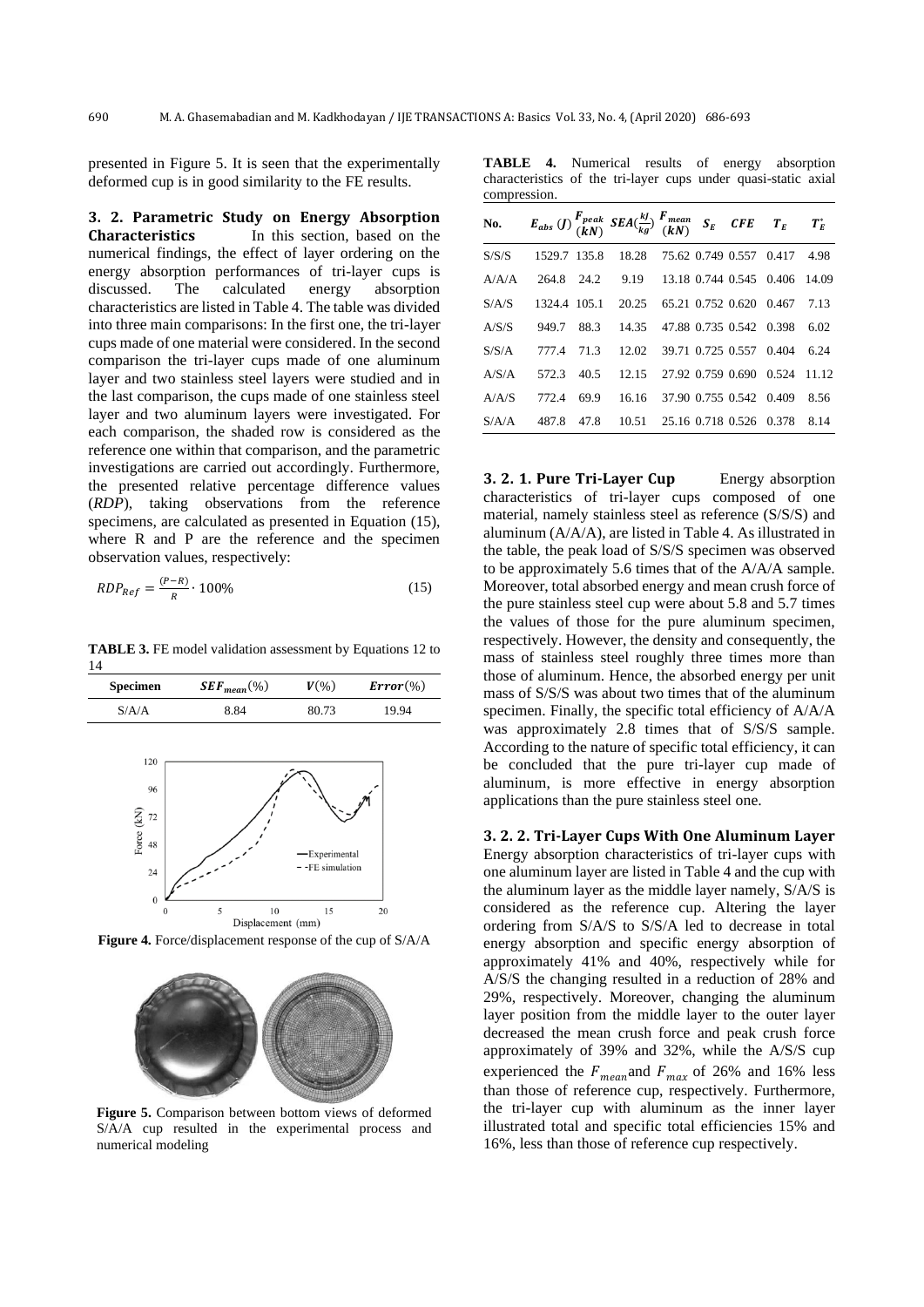**3. 2. 3. Tri-Layer Cups with One Stainless Steel Layer** Tri-layer cups with one stainless steel layer were considered to investigate the influence of the position of this layer on mechanical performances under quasi-static axial loading. To this end, the cup with the stainless steel as the middle layer (A/S/A) was selected as the reference configuration. Observations provided in Table 4 indicate that the change in the position from the middle layer to outer one increased the mean crush force and specific absorbed energy by approximately 36 and 33%, respectively, while total and specific total efficiencies reduced approximately 22 and 23%, respectively. Moreover, total absorbed energy and specific absorbed energy of the S/A/A were about 13 and 15% less than the values of those for the reference cup, respectively. Finally, by changing the stainless steel layer position from the middle layer to the outer and inner ones, the peak crush force increased by approximately 73 and 18%, respectively, while crush force efficiency decreased 21 and 24%, respectively.

**3. 3. Optimization Findings** To find unknown coefficients of Equation (3), the sampling points of design variables were prepared from the full factorial design method. To ensure that the presented polynomial surface responses for the  $IPL$  and  $SEA$  are sufficiently accurate, the relative error (*RE*) between the numerical findings  $y(\chi)$  and the approximated function  $\hat{y}(\chi)$  is defined as Equation (16):

$$
RE = \frac{\hat{y}(x) - y(x)}{y(x)}\tag{16}
$$

The root mean square error (*RMSE*) is calculated as presented in Equation (17):

$$
RMSE = \sqrt{\frac{\sum_{i=1}^{n} (\hat{y}_i - y_i)^2}{n}}
$$
 (17)

where *n* is the number of validation points. The accuracies of the PRSMs are listed in Table 5. It is evident that for the S/A/S and A/S/A cups, the RE values of the functions of  $IPL$  and  $SEA$  are less than 1%. These small errors illustrate that these PRSMs are accurate enough to perform optimization investigations. Moreover, *RMSE* values of *IPL* and *SEA* show overall accuracy of the PRSMs. In this study, to carry out the multi-objective optimization of tri-layer cups responses under quasi-static axial loading, the non-domain sorting genetic algorithm II (NSGA-II) was utilized. Figures 6 and 7 illustrate the Pareto front of multi-objective optimization of A/S/A and S/A/S cups, respectively. These Pareto fronts provide ranges of optimal solutions that can help the designers to make better decisions [16- 17]. Although the Pareto fronts suggest a large number of optimal solutions to designers for the decision-making process, the final decision should be carried out based on the most satisfactory solution (termed as ''knee point")

from the fronts. In the paper, based on the Pareto front and to define the most satisfactory solutions, the minimum distance selection method was utilized. In this method, the minimum distance between Pareto front (i.e., knee point) is introduced and an ''utopia point" obtained using the optimal values of each individual objective. Mathematically, the method is expressed as:

$$
\min D = \left[\sum_{i=1}^{m} \left(f_i^k - \min(f_i)\right)^d\right]^{1/d} \tag{18}
$$

where m is the number of objective functions (m=2),  $f_i^k$ is the  $i^{th}$  objective value in the  $k^{th}$  Pareto solution and  $d = 2, 4, 6, \dots$ Table 6 summarized the data of Figures 6 and 7.

Based on the given the data for optimization problem of  $S/AS$  cup, the optimal region for  $IPL$  and  $SEA$  are [45.44 kN, 129.99 kN] and [12.20 kJ/kg, 20.82 kJ/kg], respectively, while the utopia and knee points are [20.82 kJ/kg, 45.44 kN] and [12.52 kJ/kg, 48.99 kN], respectively. In the case of A/S/A cup, the utopia value is

TABLE 5. Accuracies of the PRSMs of IPL and SEA

| <b>Specimen</b> |      | <b>RMSE</b> | RE(%)             |
|-----------------|------|-------------|-------------------|
|                 | IPI. | 0.0881      | $[-0.268, 0.171]$ |
| S/A/S           | SEA  | 0.0103      | $[-0.121, 0.781]$ |
| A/S/A           | IPI. | 0.4112      | $[-0.136, 0.153]$ |
|                 | SEA  | 0.1533      | $[-0.226, 0.255]$ |



**Figure 6.** Pareto front of problem of A/S/A cup



**Figure 7.** Pareto front of problem S/A/S cup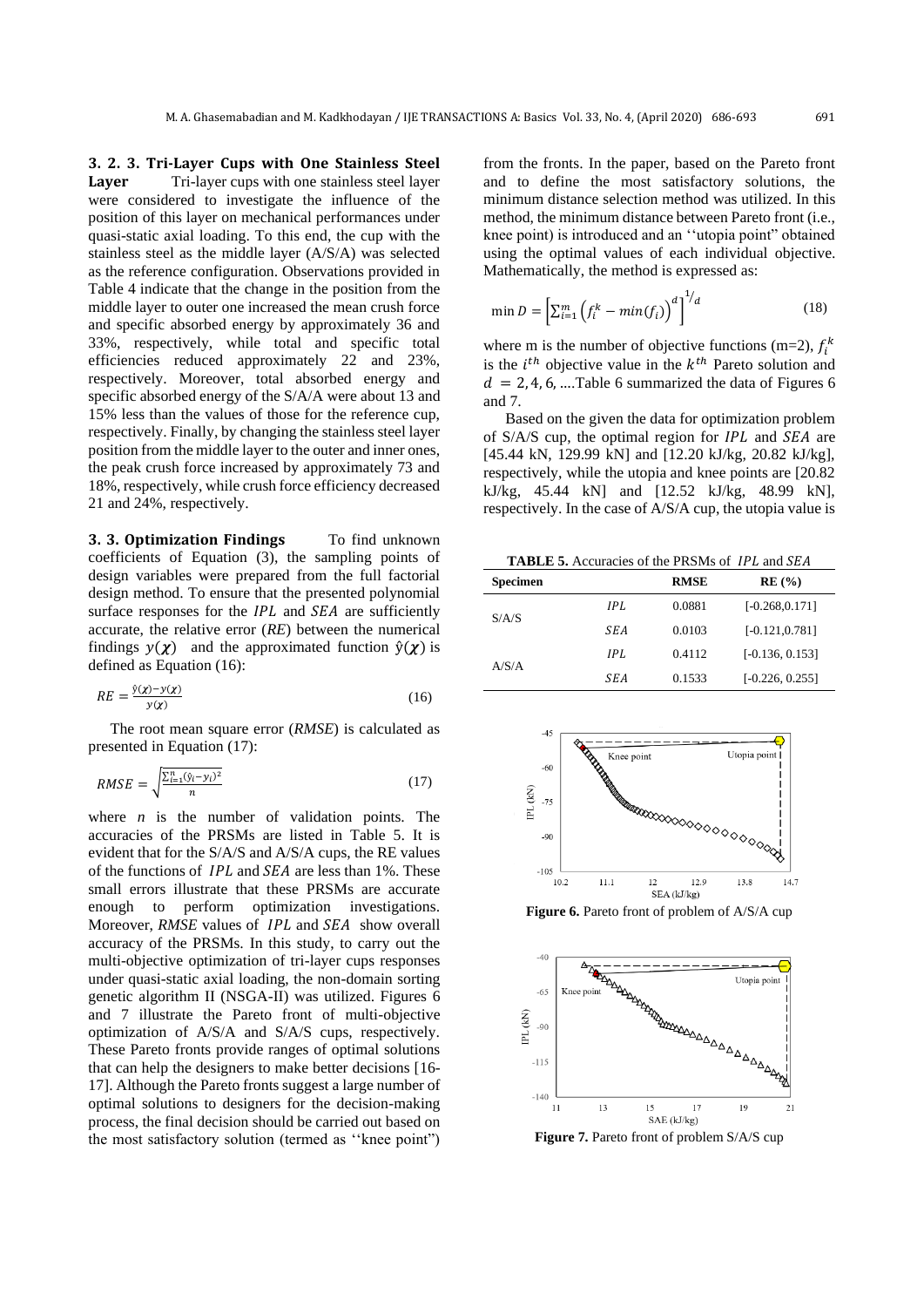corresponding to specific energy absorption and the initial peak load of 14.50 kJ/kg and 49.14 kN, respectively, while the knee point occurs at the point of [10.57 kJ/kg, 51.46 kN]. Moreover, the optima region for  $SEA$  and *IPL* are [10.53 kJ/kg, 14.50 kJ/kg] and [49.14] kN, 99.51 kN], respectively.

To investigate the accuracy of the obtained designing schemes, comparative studies were performed out between the obtained optimization data and the numerical modeling results. To this end, the S/A/S and A/S/A cups with the dimensions corresponding to the obtained knee points were modeled numerically. The comparison results are given in Table 7.

The results show that the maximum value of relative errors of  $SEA$  and  $IPL$  for optimization and  $FE$  modeling values is 6.29%, which represents acceptable magnitudes of relative errors.

**TABLE 6.** Summaries of optimal designs obtained from the Pareto fronts

| Optimization<br>problem | <b>Objective</b> | <b>Region</b>                | <b>Utopia</b><br>value | Knee<br>point |
|-------------------------|------------------|------------------------------|------------------------|---------------|
| S/A/S                   | $IPL$ $(kN)$     | [45.44, 129.99]              | 45.44                  | 48.99         |
|                         |                  | $SEA (kI/kg)$ [12.20, 20.82] | 20.82                  | 12.52         |
|                         | IPL(kN)          | [49.14, 99.51]               | 49.14                  | 51.46         |
| A/S/A                   | SEA (kl/kg)      | [10.53, 14.50]               | 14.50                  | 10.57         |

**TABLE 7.** Relative errors of finite element modeling and optimization values

| Optimizatio<br>n problem | <b>Design</b><br>s | parameter Objective | Optimizatio<br>n results | FE<br>modelin e error<br>g | <b>Relativ</b><br>$($ %) |
|--------------------------|--------------------|---------------------|--------------------------|----------------------------|--------------------------|
|                          | $\kappa = 0.891$   | IPL(kN)             | 48.99                    | 47.01                      | 4.21                     |
| S/A/S                    |                    | SEA(k]/kg)          | 12.52                    | 11.89                      | 5.30                     |
| A/S/A                    |                    | IPL(kN)             | 51.46                    | 50.12                      | 2.67                     |
|                          | $\kappa = 0.446$   | SEA(k]/kg)          | 10.57                    | 11.28                      | $-6.29$                  |

# **4. CONCLUSIONS**

The current study involved experimental and numerical investigations assessing the energy absorption characteristics as well as the multi-objective optimization of tri-layer cups subjected to the quasi-static compressive axial loading. Based on the findings obtained, the following conclusions can be obtained:

1. Numerical findings illustrated that the specific total efficiency of A/A/A cup was approximately 2.8 times that of the S/S/S sample.

- 2. For the tri-layer cups with one stainless steel layer, it was observed that the change in the position of this layer from the middle layer to outer one increased the mean crush force, and specific absorbed energy by approximately 36% and 33%.
- 3. From the multi-objective optimization findings, it was observed that a tri-layer cup of A/S/A with the gradient parameter of  $\kappa = 0.446$  exhibited the optimal values of IPL and SEA of 51.46 kN and 10.57 kJ/kg, respectively, while the S/A/S cup with the thickness gradient parameter of  $\kappa = 0.891$  possessed the optimal values of  $IPL$  and  $SEA$  of 48.99 kN and 12.52 kJ/kg, respectively.

# **5. REFERENCES**

- 1. Nateghi, F., "Improved behaviour of accordion metallic dampers affected by the increasing number of layers", *International Journal of Engineering- Transactions C: Aspects*, Vol. 28, No. 6, (2015), 864-870.
- 2. Maghami, S., Rezaeepazhand, J. and Yousefsani, S., "Effect of corner bluntness on energy absorbing capability of non-circular metallic tubes subjected to axial impact", *International Journal of Engineering- Transactions B: Applications*, Vol. 1025, (2013), 2495.
- 3. Jandaghi Shahi, V. and Marzbanrad, J., "Analytical and experimental studies on quasi-static axial crush behavior of thinwalled tailor-made aluminum tubes", *Thin-Walled Structures*, Vol. 60, (2012), 24-37.
- 4. Arnold, B. and Altenhof, W., "Experimental observations on the crush characteristics of aa6061 t4 and t6 structural square tubes with and without circular discontinuities", *International Journal of Crashworthiness*, Vol. 9, No. 1, (2004), 73-87
- 5. Sadighi, A., Eyvazian, A., Asgari, M. and Hamouda, A.M., "A novel axially half corrugated thin-walled tube for energy absorption under axial loading", *Thin-Walled Structures*, Vol. 145, (2019), 106418.
- 6. Azarakhsh, S., Rahi, A., Ghamarian, A. and Motamedi, H., "Axial crushing analysis of empty and foam-filled brass bitubular cylinder tubes", *Thin-Walled Structures*, Vol. 95, (2015), 60-72
- 7. Alavi Nia, A., Rahpeima, R., Chahardoli, S. and Nateghi, I., "Evaluation of the effect of inner and outer transverse and longitudinal grooves on energy absorption characteristics of cylindrical thin-walled tubes under quasi-static axial load", *International Journal of Crashworthiness*, Vol. 24, No. 1, (2017), 1-12.
- 8. Shariati, M. and Allahbakhsh, H., "Numerical and experimental investigations on the buckling of steel semi-spherical shells under various loadings", *Thin-Walled Structures*, Vol. 48, No. 8, (2010), 620-628
- 9. Tsukamoto, H., "Impact compressive behavior of deep-drawn cups consisting of aluminum/duralumin multi-layered graded structures", *Materials Science and Engineering: B*, Vol. 198, (2015), 25-34
- 10. Tasdemirci, A., Sahin, S., Kara, A. and Turan, K., "Crushing and energy absorption characteristics of combined geometry shells at quasi-static and dynamic strain rates: Experimental and numerical study", *Thin-Walled Structures*, Vol. 86, (2015), 83-93
- 11. Ghasemabadian, M., Kadkhodayan, M., Altenhof, W., Bondy, M. and Magliaro, J., "An experimental study on the energy absorption characteristics of single-and bi-layer cups under quasi-